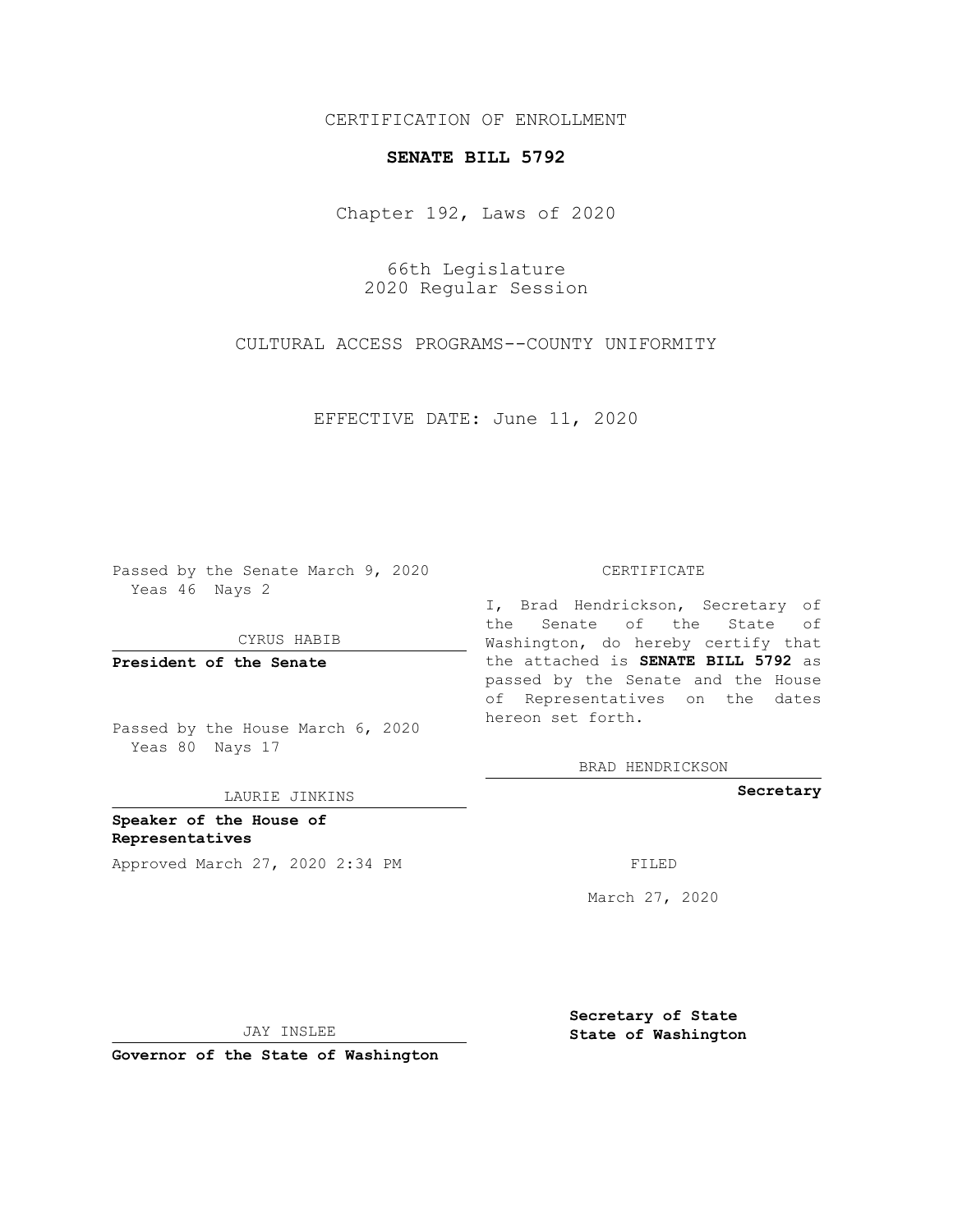#### **SENATE BILL 5792**

AS AMENDED BY THE HOUSE

Passed Legislature - 2020 Regular Session

**State of Washington 66th Legislature 2019 Regular Session**

**By** Senators Salomon, Wellman, Walsh, and Honeyford

1 AN ACT Relating to making statutory requirements and policies for 2 cultural access programs the same in all counties of the state; and 3 amending RCW 36.160.020, 36.160.100, and 36.160.110.

4 BE IT ENACTED BY THE LEGISLATURE OF THE STATE OF WASHINGTON:

5 **Sec. 1.** RCW 36.160.020 and 2015 3rd sp.s. c 24 s 201 are each amended to read as follows:6

7 The definitions in this section apply throughout this chapter 8 unless the context clearly requires otherwise.

9 (1) "Administrative costs" means all operating, administrative, 10 and maintenance expenses for a program( $(-a - de$ designated public 11  $\frac{1}{\text{degree}}$ )) or a designated entity.

 (2) "Attendance" means the total number of visits by persons in physical attendance during a year at cultural organization facilities located or cultural organization programs provided within the county creating a program, including attendance for which admission was paid, discounted, or free, consistent with and verifiable under 17 guidelines adopted by the appropriate program.

 (3) "Cultural organization" means a nonprofit corporation incorporated under the laws of the state of Washington and recognized by the internal revenue service as described in section 501(c)(3) of the internal revenue code of 1986, as amended, with its principal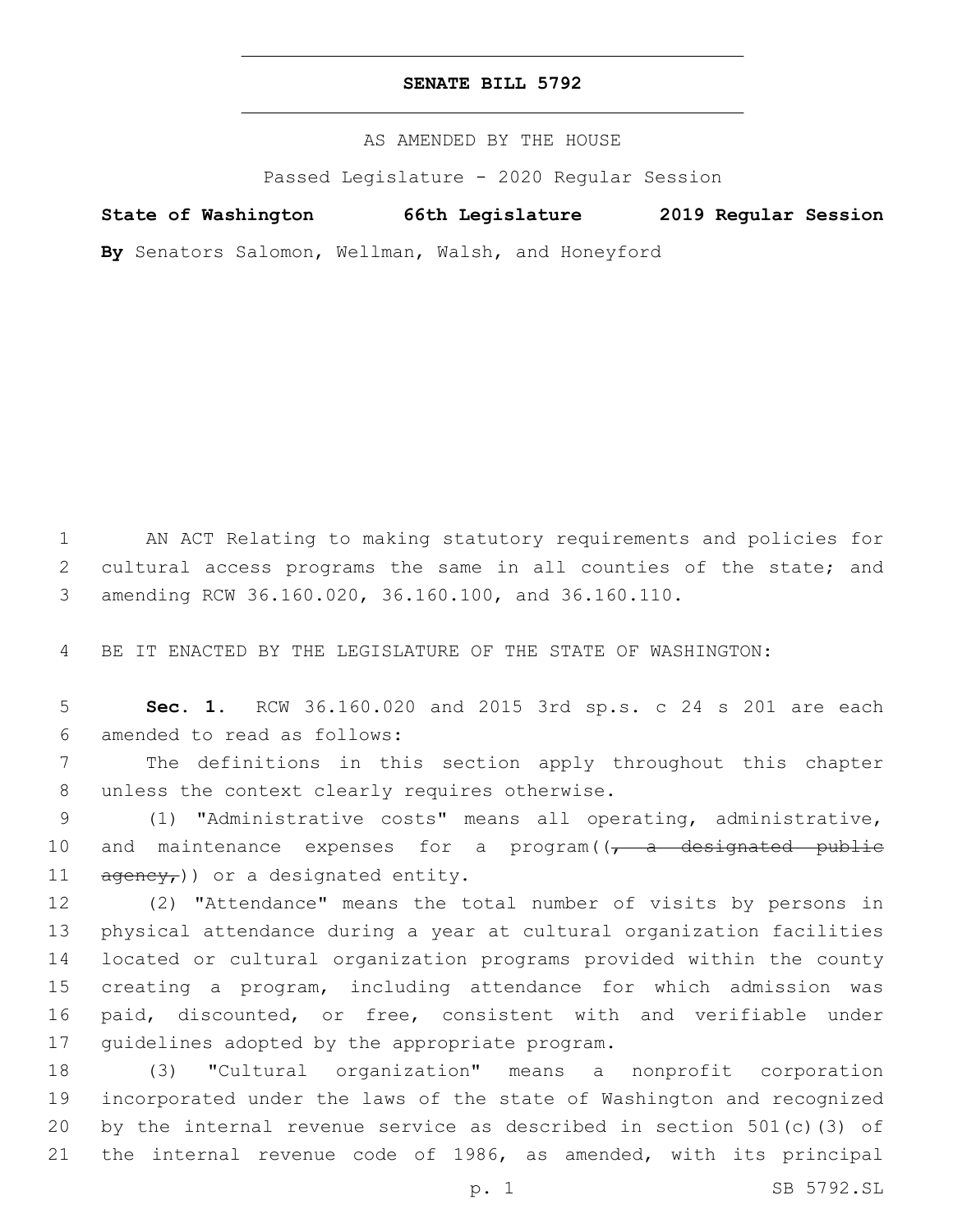location or locations and conducting a majority of its activities within the state, not including: Any agency of the state or any of its political subdivisions; any municipal corporation; any organization that raises funds for redistribution to multiple cultural organizations; or any radio or television broadcasting network or station, cable communications system, internet-based communications venture or service, newspaper, or magazine. The primary purpose of the organization must be the advancement and preservation of science or technology, the visual or performing arts, zoology, botany, anthropology, heritage, or natural history and any organization must directly provide programming or experiences available to the general public. Any organization with the primary purpose of advancing and preserving zoology such as zoos and aquariums must be or support a facility that is accredited by the association of zoos and aquariums or its functional successor. A state-related cultural organization may be a cultural organization.

 (4) "Designated entity" means the entity designated by the legislative authority of a county creating the program, as required 19 under RCW  $36.160.110((\overline{+1}+\overline{d}))$   $(4)$ . The entity may be a public agency, including the state arts commission established under chapter 43.46 RCW, or a Washington nonprofit corporation that is not a cultural organization eligible for funding under this chapter.

 (5) (("Designated public agency" means the public agency designated by the legislative authority of a county creating the 25 program, as required under RCW  $36.160.110(2)(h)$ .

 (6))) "Program" means a cultural access program established by a 27 county by ordinance.

28 ((+7)) (6) "Revenues" means revenues from all sources generated by a cultural organization, consistent with generally accepted accounting practices and any program guidelines, excluding: (a) Revenues associated with capital projects other than major maintenance projects including, but not limited to, capital campaign expenses; (b) funds provided under this chapter; (c) revenue that would be considered unrelated business taxable income under the internal revenue code of 1986, as amended; and (d) with respect to a state-related cultural organization, state funding received by it or for the institution it supports. Revenues include transfers from an organization's endowment or reserves and may include the value of in- kind goods and services to the extent permitted under any program 40 quidelines.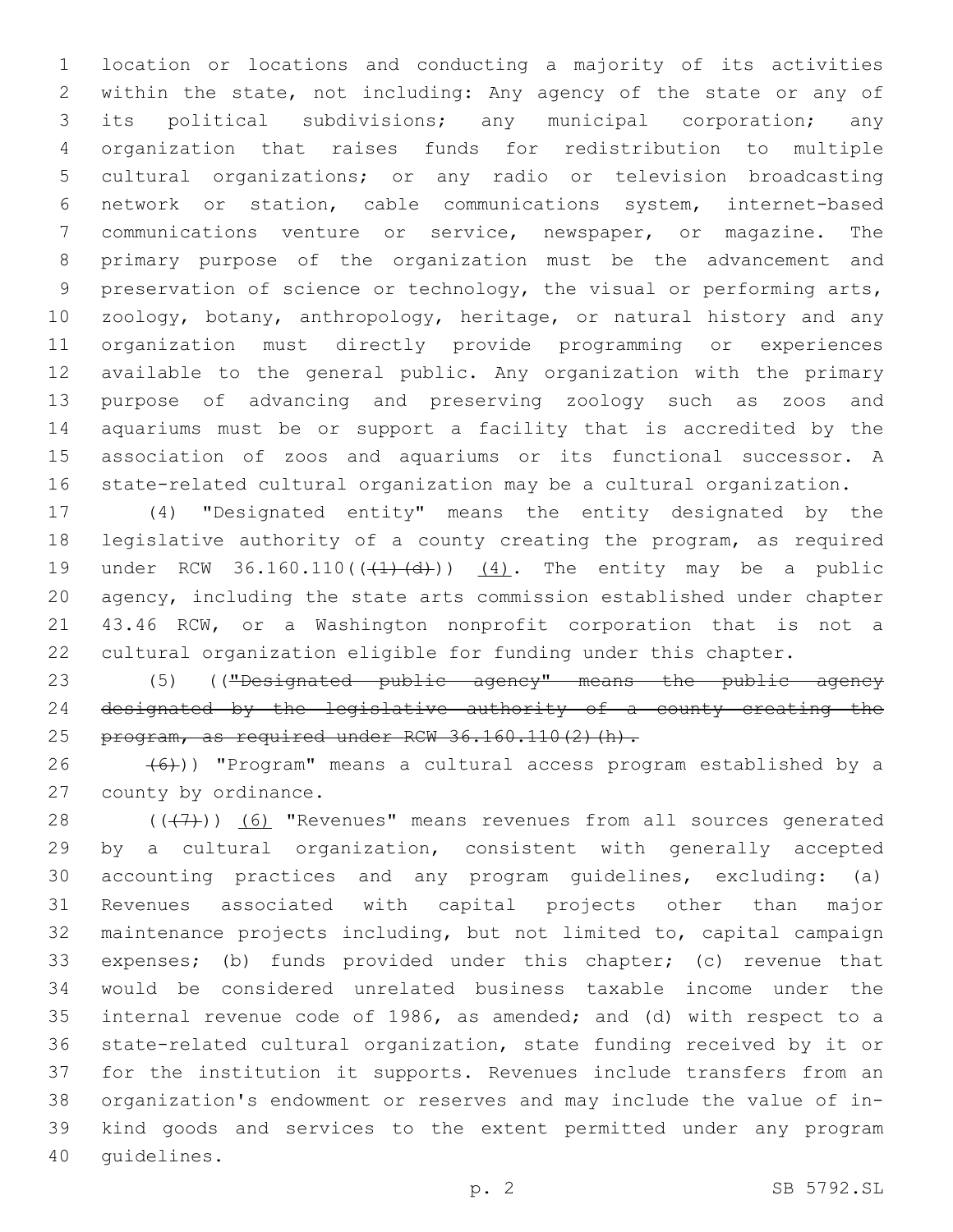1 (((48)) (7) "State-related cultural organization" means an organization incorporated as a nonprofit corporation under the laws of the state of Washington and recognized by the internal revenue service as described in section 501(c)(3) of the internal revenue code of 1986, as amended, with a primary purpose and directly providing programming or experiences available to the general public consistent with the requirements for recognition as a cultural organization under this chapter operating in a facility owned and supported by the state, a state agency, or state educational 10 institution.

11 **Sec. 2.** RCW 36.160.100 and 2015 3rd sp.s. c 24 s 502 are each 12 amended to read as follows:

13 (((41))) A program created under this chapter must develop and 14 provide a public school cultural access program, as provided in RCW 15 36.160.110.

16 (((2) To the extent practicable consistent with available 17 resources, the public school cultural access element of a program of 18 a county described in RCW 36.160.110(2) must include the following 19 attributes:

20 (a) Provide benefits designed to increase public school student 21 access to the programming offered and facilities operated by regional 22 and community-based cultural organizations receiving funding under 23 this chapter, giving priority to the activities in the order 24 described in (c) of this subsection;

25 (b) Offer benefits to every public school in the county while 26 scaling the range of benefits available to and the frequency of 27 opportunities to participate by any particular school to coincide 28 with the relative percentage of students attending the school who 29 participate in the national free or reduced-price school meals 30 program;

## 31 (c) Benefits provided under the public school cultural access 32 program must include, without limitation:

33 (i) Providing directly or otherwise funding and arranging for 34 transportation for all public school students at participating 35 schools to attend and participate annually in the age-appropriate 36 programs and activities offered by such organizations;

37 (ii) Should funding available under this program for student 38 transportation be inadequate in any one year due to more demand for 39 student transportation than can be funded, increasing the subsequent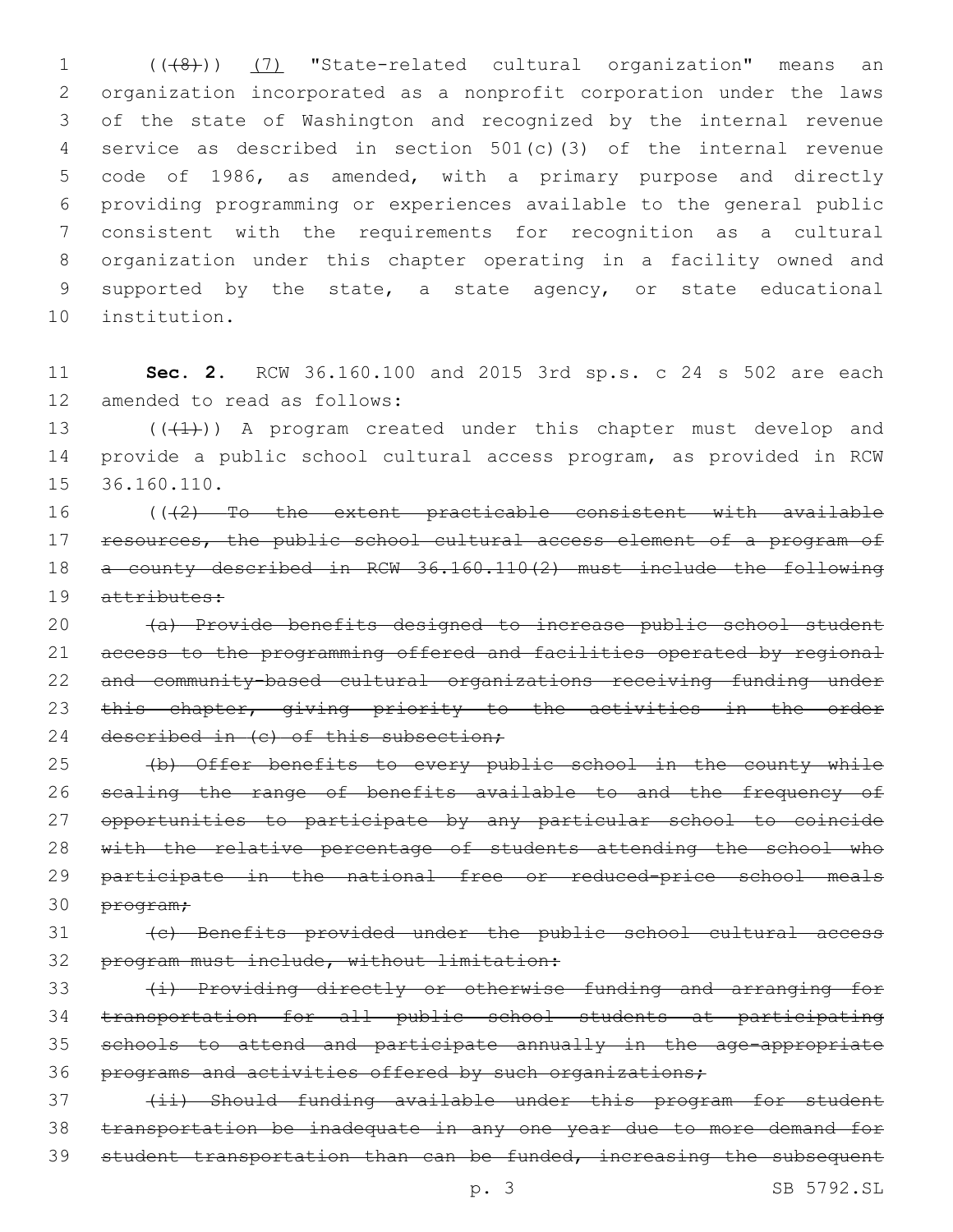annual percentage allocation to the public school cultural access program up to two percent so as to provide sufficient funds to ensure 3 adequate funding of student transportation;

 (iii) Establishing and operating, within funding provided to 5 support the public school cultural access program under this subsection, of a centralized service available to regional and community-based cultural organizations receiving funding under this chapter and public schools in the county to coordinate opportunities for public school student access to the programs and activities offered by the organizations both at the facilities and venues 11 operated by the organizations and through programs and experiences 12 provided by the organizations at schools and elsewhere;

13 (iv) In consultation with cultural organizations located within 14 the county, preparing and maintaining a readily accessible and current guide cataloging access opportunities and facilitating 16 scheduling;

 (v) Coordinating closely with cultural organizations to maximize student utilization of available opportunities in a cost-efficient manner including possible scheduling on a single day opportunities for different grade levels at any one school and participation in 21 multiple programs or activities in the same general area for which 22 program-funded transportation is provided;

23 (vi) Supporting the development of tools, materials, and media by 24 cultural organizations to ensure that school access programs and activities correlate with school curricula and extend the reach of access programs and activities for classroom use with or without 27 direct on-site participation, to the extent practicable;

 (vii) Building meaningful partnerships with public schools and cultural organizations in order to maximize participation in school access programs and activities and ensure their relevance and 31 effectiveness;

 (d) When a program determines that its program element required under (c)(i) through (vii) of this subsection has achieved sufficient scale and participation among public schools located within its boundaries and that it has resources remaining to devote to additional public school cultural access programs without diminishing such participation, the county may develop and financially support other public school cultural access activities in conjunction with 39 cultural organizations receiving funds under this chapter; public 40 school districts; and other public or nonprofit organizations that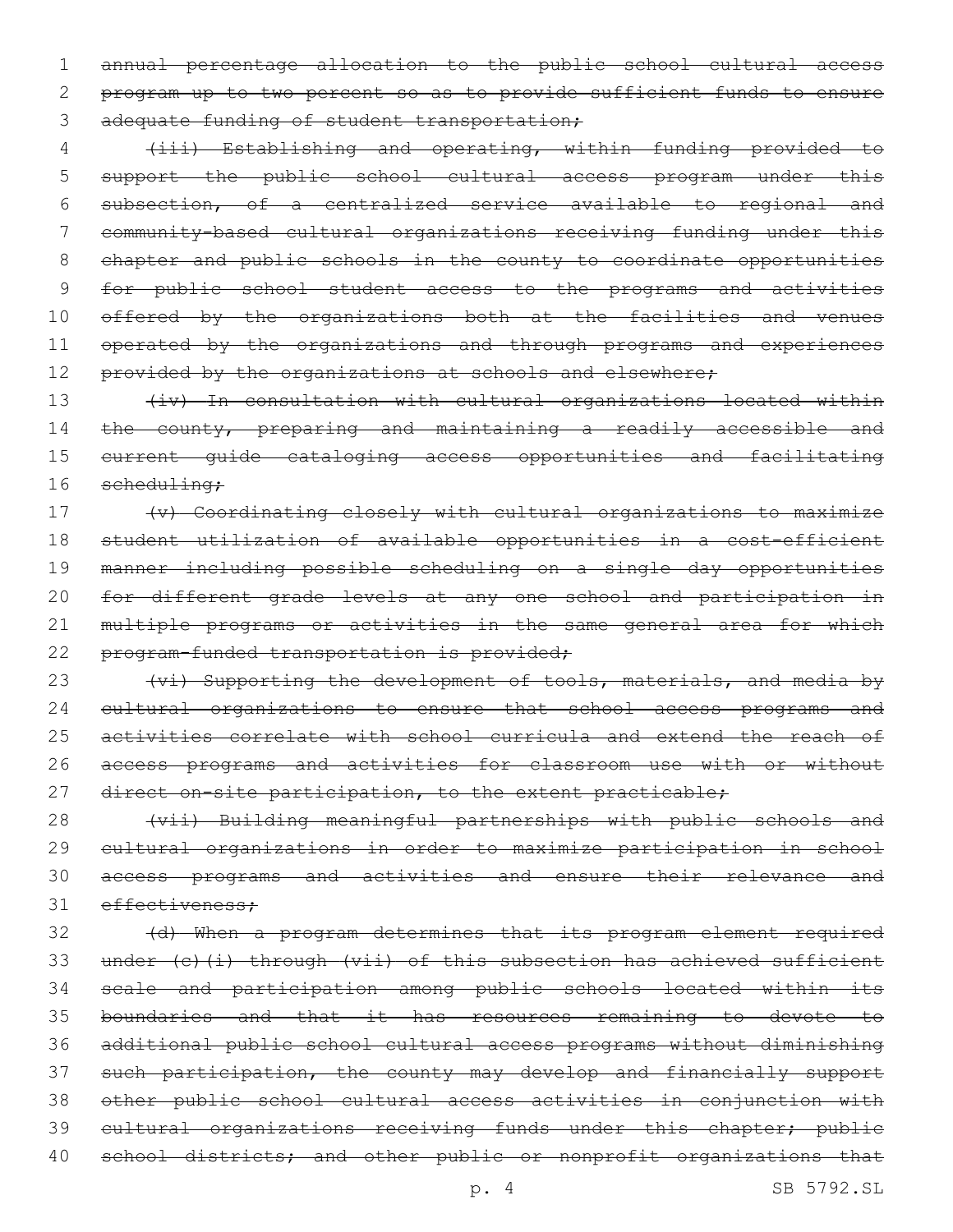support cultural access. Any funding for development and support of such activities provided to cultural organizations receiving funds under this subsection must only be used to supplement the public benefits provided by such organizations as required under this chapter and may not be used by such organizations to replace or diminish funding for such required public benefits;

 (e) Preparation of an annual public school cultural access plan 8 for review and adoption prior to implementation; and

9 (f) Compilation of an annual report documenting the reach and evaluating the effectiveness of program-funded public school cultural access efforts, including information about the numbers and types of students who participated in the program and recommendations to the 13 county for improvements.))

 **Sec. 3.** RCW 36.160.110 and 2015 3rd sp.s. c 24 s 601 are each 15 amended to read as follows:

 $((+1))$  A program in a county ((with a population of less than 17 one million five hundred thousand)) must allocate the proceeds of taxes authorized under RCW 82.14.525 and 84.52.821 as follows:

 $((+a))$   $(1)$  If any start-up funding has been provided to the program under RCW 36.160.040 with the expectation that the funding will be repaid, the program must annually reserve from total funds available funding sufficient to provide for repayment of such start-23 up funding until any such start-up funding has been fully repaid;

 (( $\left(\frac{1}{2}\right)$ ) (2) The funding determined by the county forming such a program to be reserved for program costs, including direct administrative costs, and repaying any start-up funding provided under RCW 36.160.040. Information disclosing the amount of funding to be reserved for program administrative costs must be included in any proposition submitted to voters under RCW 82.14.525 or 84.52.821;

 $((+e))$   $(3)$  The county must determine the percentage of total funds available annually to be reserved for a public school cultural access program established and managed by the county to increase access to cultural activities and programming for public school 34 students resident in the county. A public school cultural access program must provide every school in the county a list of appropriate off-site cultural experiences and a list of appropriate on-site 37 cultural experiences for each grade level, every year. Information notifying schools of available transportation funding must be included in the list of off-site cultural experiences. The activities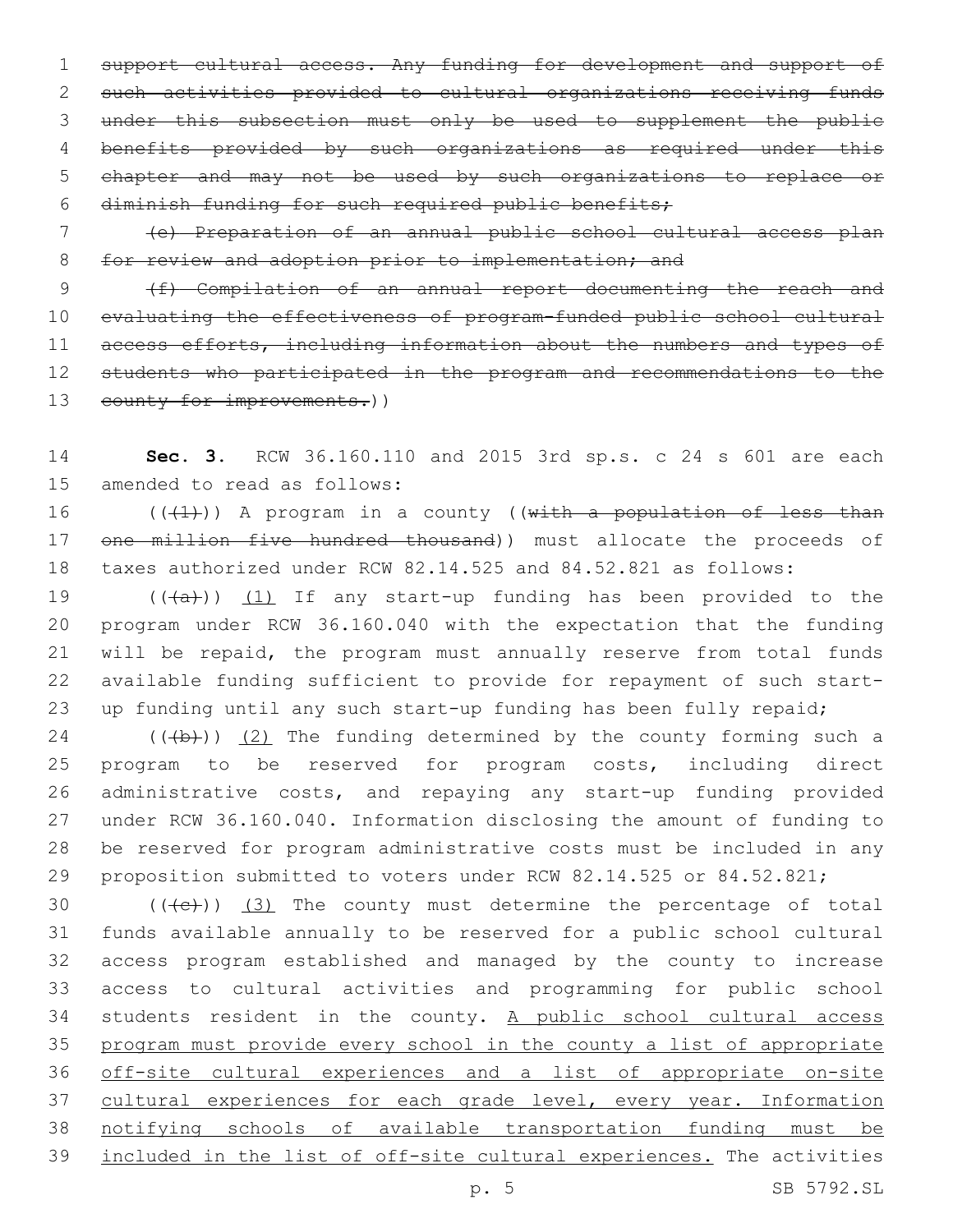1 and programming need not be located or provided within the county. In 2 developing its program, the county may consider ((the attributes 3 prescribed for a public school cultural access program required to be 4 undertaken under RCW 36.160.100(2) and may also consider)) providing 5 funding for music and arts education in public schools that is in 6 addition to that provided for in the program of basic education 7 funding. A public school cultural access program must provide 8 transportation to off-site cultural experiences for all students at 9 all schools in the county that are located within a school district 10 in which at least forty percent of the district's students are 11 eligible for the federal free and reduced-price school meals program. 12 The county may limit its spending on the transportation benefit to no 13 more than five percent of funds collected each year under RCW 14 36.160.080;

15 (((d))) (4) Remaining funds available annually, including all 16 funds not initially reserved under  $((a), (b),$  and  $(c)$  of this 17 subsection)) subsections (1), (2), and (3) of this section as well as 18 funds not distributed by the county from the reserved funds $<sub>L</sub>$  must be</sub> 19 distributed by the county to the entity designated by the legislative 20 authority of the county creating the program. The county must 21 determine:

 $((\overline{(+)}))$  (a) Guidelines, consistent with the requirements of this chapter, it deems necessary or appropriate for determining the eligibility of cultural organizations to receive funding under this 25 chapter;

 $26$  (( $(iii)$ )) (b) Criteria for the award of funds to eligible cultural 27 organizations, including the public benefits to be derived from 28 projects submitted for funding;

29 (((iii))) (c) The amount of funding to be allocated to support 30 designated entity administrative costs;

31 ( $(\overline{(+i\cdot)}')$  (d) Criteria for the identification by the county or, if 32 so directed by the county, by the designated entity of any cultural 33 organization or organizations that would receive annual distributions 34 of funds in such amounts determined by the county or, if so directed 35 by the county, the designated entity;  $((and))$ 

 $((+\nabla)^2)(e)$  Procedures to be used by the designated entity in awarding funding to other cultural organizations that may, but are not required to include a periodic competitive process for awarding funds for particular purposes or projects proposed by eligible cultural organizations; and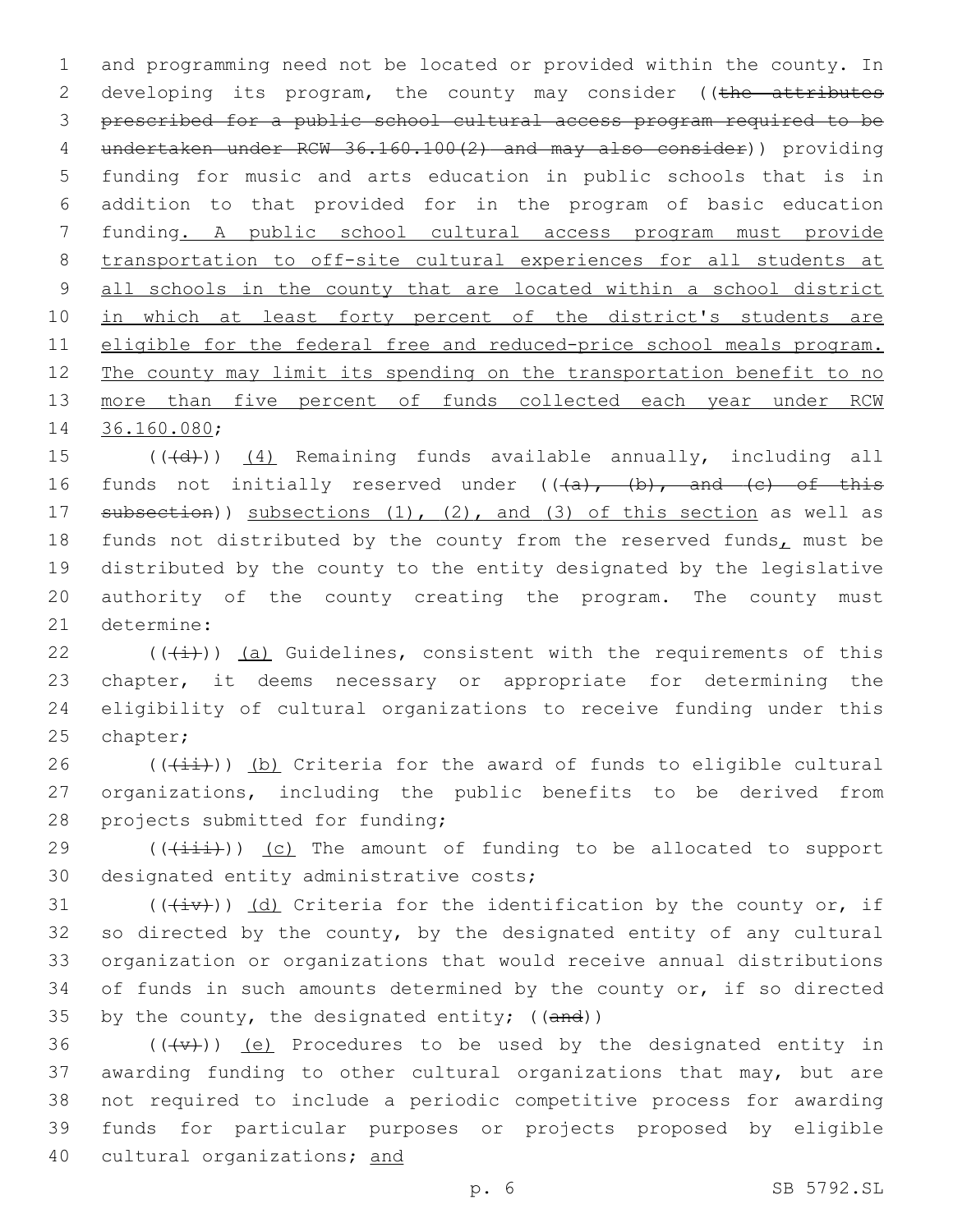(f) Procedures to be used by the designated entity in considering 2 the award of funding to community preservation and development authorities formed under chapter 43.167 RCW, if any exist within the county. The procedures must ensure the eligibility of and consider support for the projects and programs identified in the strategic preservation and development plans, adopted pursuant to RCW 43.167.030, of each community preservation and development authority 8 within the county;

9 (((e)) (5) In evaluating requests for funding authorized under this chapter, the designated entity responsible for the distribution of the funds must consider the public benefits that any cultural organizations represented will be derived from proposed projects. At the conclusion of a project approved for funding, such organization is required to report to the designated entity on the public benefits 15 realized:

16 ( $(\text{+f})$ ) (6) Funds distributed to cultural organizations may be used to support cultural and educational activities, programs, and initiatives; public benefits and communications; and basic 19 operations. Funds may also be used for:  $((\frac{1}{2})^2)$  (a) Capital expenditures or acquisitions including, but not limited to, the acquisition of or construction of improvements to real property; and (( $(\frac{1+i}{i})$ ) (b) technology, equipment, and supplies reasonably related to or necessary for a project otherwise eligible for funding under this chapter. Program guidelines may also determine the circumstances under which funds may be used to fund start-up expenses of new 26 community-based cultural organizations;

 $((+q+))$   $(7)$  If the county or designated entity determine the eligibility of a cultural organization to receive funding or the relative magnitude of the funding it receives on the basis of its budget, revenues, or expenses, any determination with respect to a qualifying state-related cultural organization must exclude any state funding received by the organization or for the institution it 33 supports.

 (( $\left(2\right)$  A county with a population of more than one million five hundred thousand must allocate the proceeds of the taxes authorized under RCW 82.14.525 as follows:

 (a) If any start-up funding has been provided to the program under RCW 36.160.040 with the expectation that the funding will be repaid, the program must annually reserve from total funds available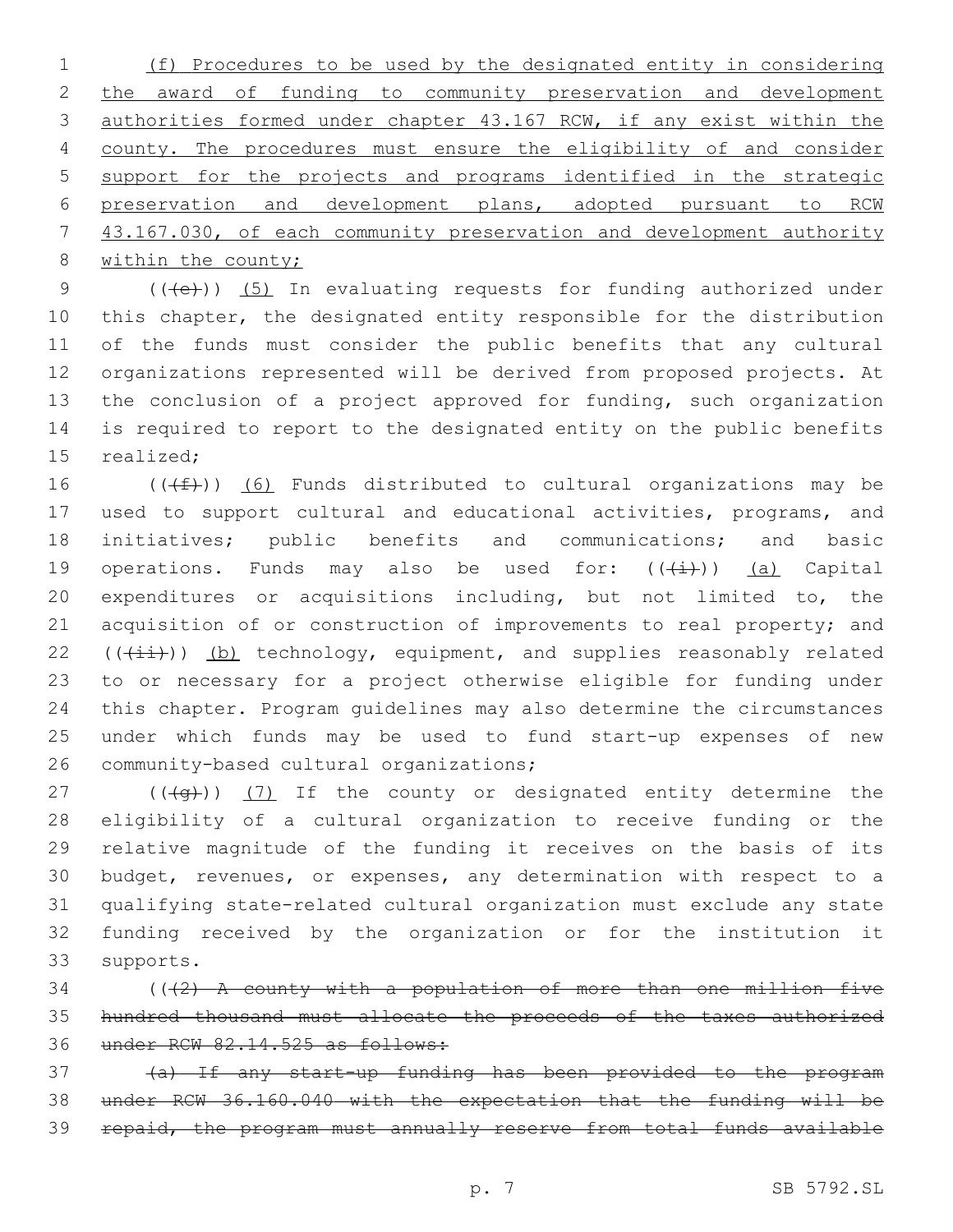1 annually funding sufficient to provide for repayment of such start-up

2 funding until any such start-up funding has been fully repaid;

3 (b) After allocating any funds as required in (a) of this 4 subsection, up to one and one-fourth percent of total funds available 5 annually may be used for program administrative costs;

 $(e)$  After allocating funds as required in  $(a)$  and  $(b)$  of this subsection, ten percent of remaining funds available annually must be used to fund a public school cultural access program to be 9 administered by the program, subject to RCW 36.160.100(2);

10 (d) Seventy percent of total remaining funds available annually 11 excluding funds initially reserved under (a), (b), and (c) of this 12 subsection must be reserved for distribution by the program to 13 regional cultural organizations that are cultural organizations that 14 own, operate, or support cultural facilities or provide performances, 15 exhibits, educational programs, experiences, or entertainment that 16 widely benefit and are broadly attended by the public, subject to 17 further definition under guidelines adopted by the program. A 18 regional cultural organization may also generally be characterized 19 under program guidelines as a financially stable, substantial 20 organization with full-time support and program staff, maintaining a 21 broad-based membership, having year-round or enduring seasonal 22 operations, being a substantial financial contributor to the 23 development, operation, and maintenance of the organization's 24 principal venue or venues, and providing substantial public benefits. 25 The funding must be provided only to those regional cultural 26 organizations that the program determines, on an annual basis, to 27 have met the following quidelines:

28  $(i)$  For at least the preceding three years, the organization has 29 been continuously in good standing as a nonprofit corporation under 30 the laws of the state of Washington;

31 (ii) The organization has its principal location or locations and 32 conducts the majority of its activities within the county area 33 primarily for the benefit of county residents;

34 (iii) The organization has not declared bankruptcy or suspended 35 or substantially curtailed operations for a period longer than six 36 months during the preceding two years;

37 (iv) The organization provided to the program audited annual 38 financial statements for at least its two most recent fiscal years;

 $39 \t\t\t (-y)$  Over the three preceding years, the organization has minimum 40 average annual revenues of at least one million two hundred fifty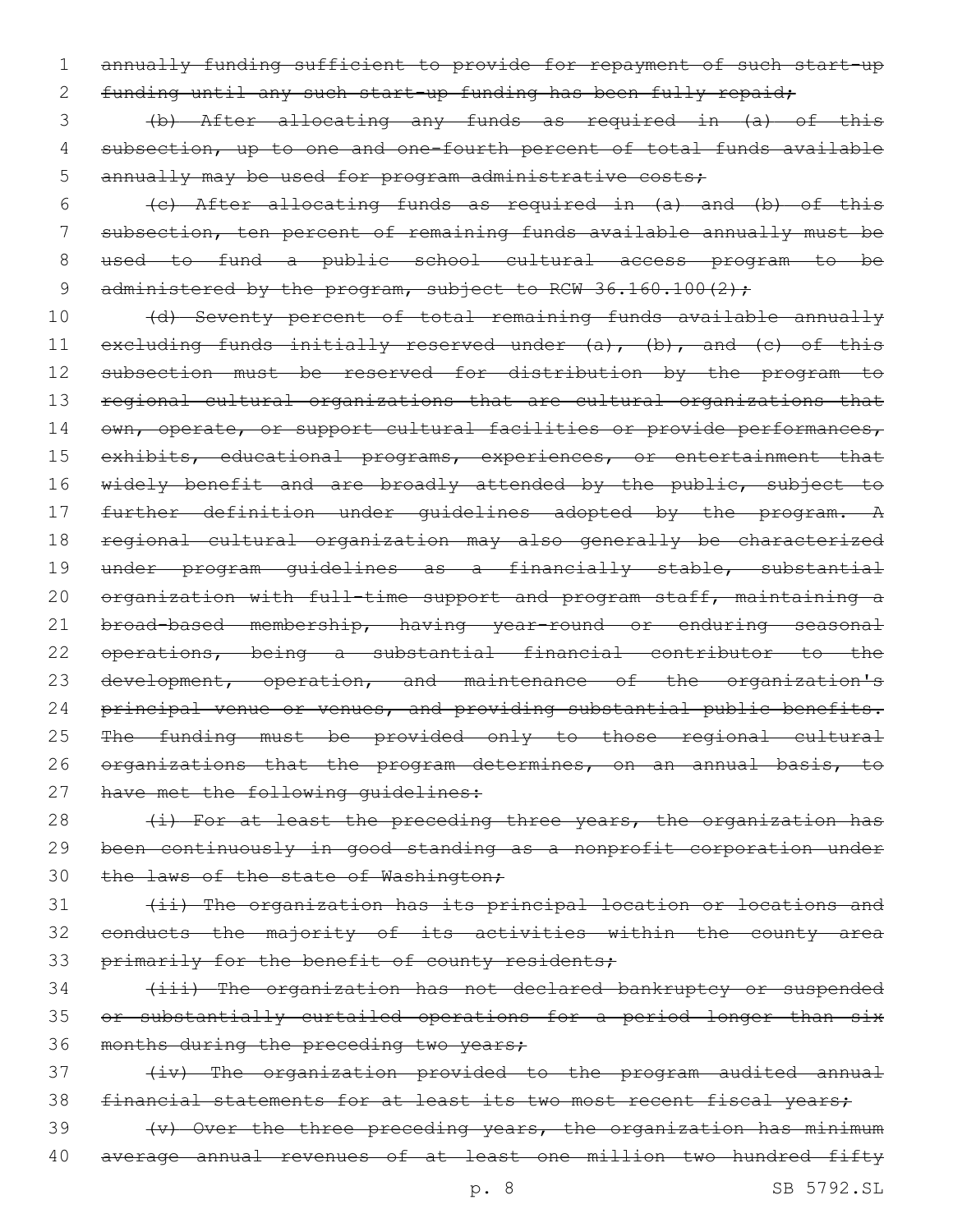1 thousand dollars. The program must annually and cumulatively adjust 2 the minimum revenues by the annual percentage change in the consumer 3 price index for the prior year for the Seattle-Tacoma-Bellevue, 4 Washington metropolitan statistical area for all urban consumer, all 5 goods, as published by the United States department of labor, bureau 6 of labor statistics. The minimum revenues requirement, adjusted for 7 inflation as provided in this section, remains effective through the 8 date on which the initial tax authorized by the voters under RCW 9 82.14.525 or 84.52.821 expires. Thereafter, the program must, at the 10 beginning of each subsequent period of funding as approved by the 11 voters, establish initial minimum average annual revenues of not less 12 than the amount of the minimum revenues required during the final 13 year of the immediately preceding period of funding;

14 (vi) For purposes of determining the eligibility of a regional 15 organization to receive funding or the relative magnitude of the 16 funding it receives on the basis of its revenues, any determination 17 with respect to a qualifying state-related cultural organization must 18 exclude any state funding received by the organization or for the 19 institution it supports; and

20 (vii) Any additional guidelines, consistent with RCW 36.160.020 21 and this section, as the program deems necessary or appropriate for 22 determining the eligibility of prospective regional cultural 23 organizations to receive funding under this section and for 24 establishing the amount of funding any organization may receive;

 (e) Funds available under (d) of this subsection must be distributed among eligible regional cultural organizations based on an annual ranking of eligible organizations by the combined size of 28 their average annual revenues and their average annual attendance, 29 both over the three preceding years. However, an organization's attendance must have twice the weight of the organization's revenues in determining its relative ranking. Available funds must be distributed proportionally among eligible organizations, consistent with the ranking, such that the organization with the largest combined revenues and weighted attendance would receive the most funding and the organization with the smallest combined revenues and 36 weighted attendance would receive the least funding. However, no organization may receive funds in excess of fifteen percent of its 38 average annual revenues over the three preceding years;

39 (f) Funds distributed to regional cultural organizations under 40 (d) of this subsection must be used to support cultural and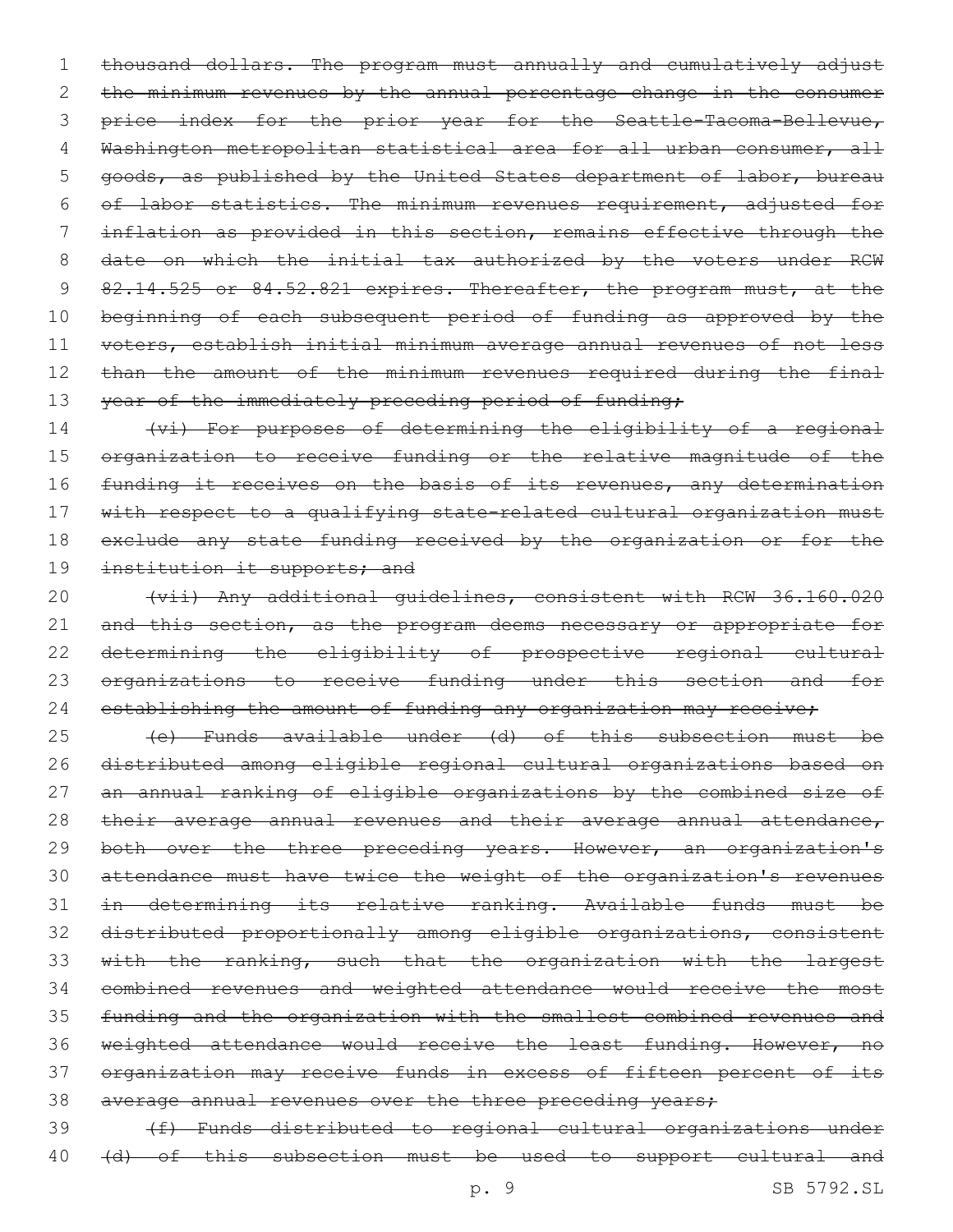1 educational activities, programs and initiatives, public benefits and

2 communications, and basic operations.

 (i) At least twenty percent of funds distributed to any regional cultural organizations under (d) of this subsection must be used to participate in the program's public school cultural access program required under RCW 36.160.100. The regional cultural organizations must provide or continue to provide public benefits under this section in addition to participating in the public school cultural access program.

10 (ii) No funds distributed to regional cultural organizations 11 under (d) of this subsection may be used for capital expenditures or 12 acquisitions including, but not limited to, the acquisition of or the 13 construction of improvements to real property;

14 (g) Prior to December 31st of each year, each regional cultural 15 organization receiving funds authorized under this chapter pursuant 16 to a program allocation formula must provide a report to the program, 17 including:

# 18 (i) A preview of the public benefits the organization plans to 19 provide or continue to provide in the following year;

20 (ii) A preview of the organization's public school cultural 21 access program participation in the following year; and

22 (iii) A report on public benefits it provided, and its 23 participation in the public school cultural access program, during 24 the current year;

25 (h) Remaining funds available annually, including funds not 26 initially reserved under (a) through (d) of this subsection as well 27 as funds not distributed by the program from the reserved funds must 28 be distributed by the program to the public agency designated by the 29 legislative authority of the county creating such a program;

 $30$  (i) Funds distributed by the designated public agencies under (h) 31 of this subsection must be applied as follows:

32 (i) Not more than eight percent of such funds must be used for 33 administrative costs of the public agency designated by a county 34 creating the program; and

 (ii) The balance must be used to fund community-based cultural organizations that are cultural organizations or a community preservation and development authority formed under chapter 43.167 RCW prior to January 1, 2011, that primarily function, focus their activities, and are supported or patronized within a local community 40 and are not a regional cultural organization, subject to further

p. 10 SB 5792.SL